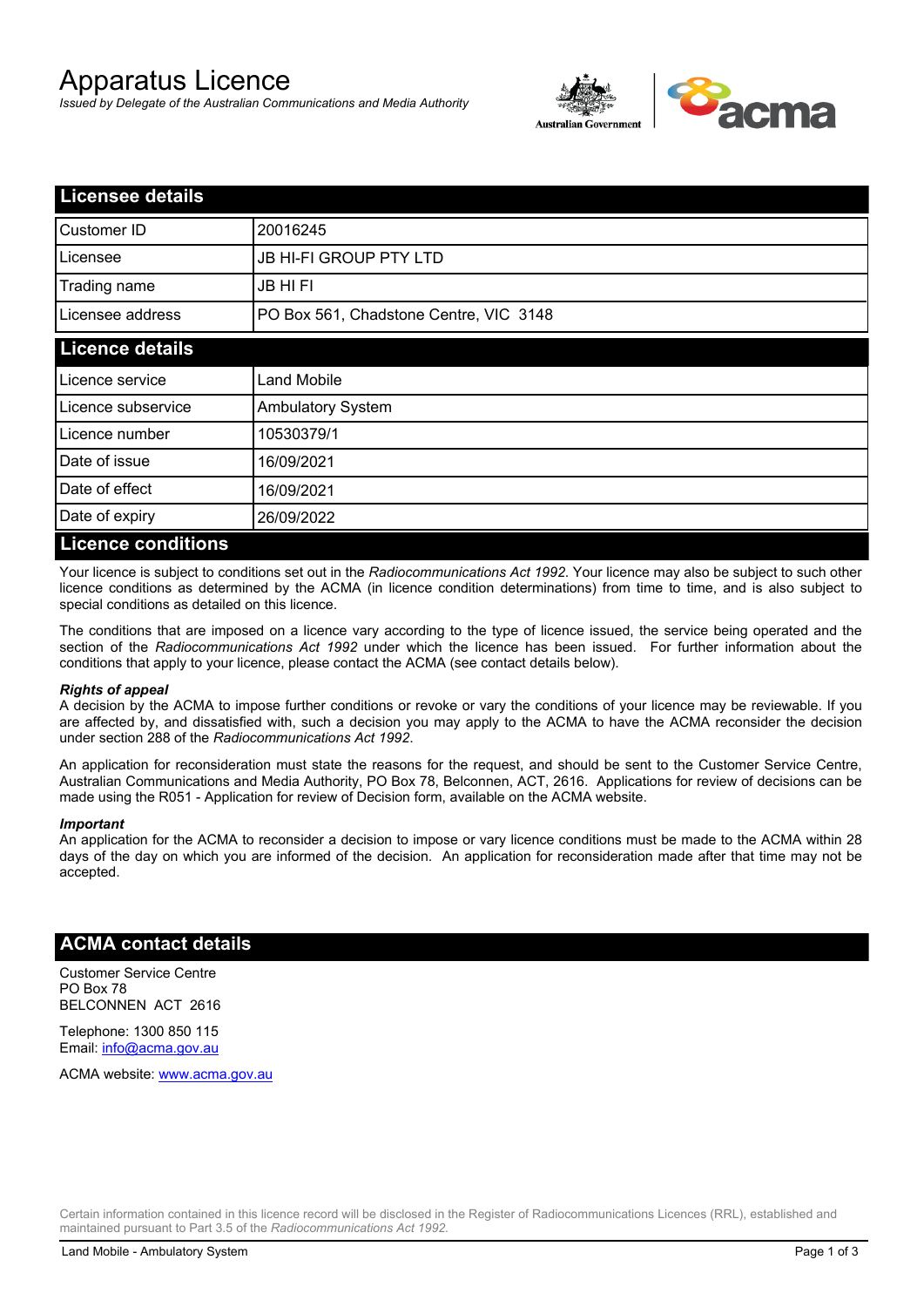# **Advisory Notes applying to licence no.: 10530379/1**

Conditions applicable to the operation of Ambulatory System station(s) authorised under this licence can be found in the Radiocommunications Licence Conditions (Apparatus Licence) Determination and the Radiocommunications Licence Conditions (Land Mobile Licence) Determination. Copies of these determinations are available from the ACMA and from the ACMA home page (www.acma.gov.au).